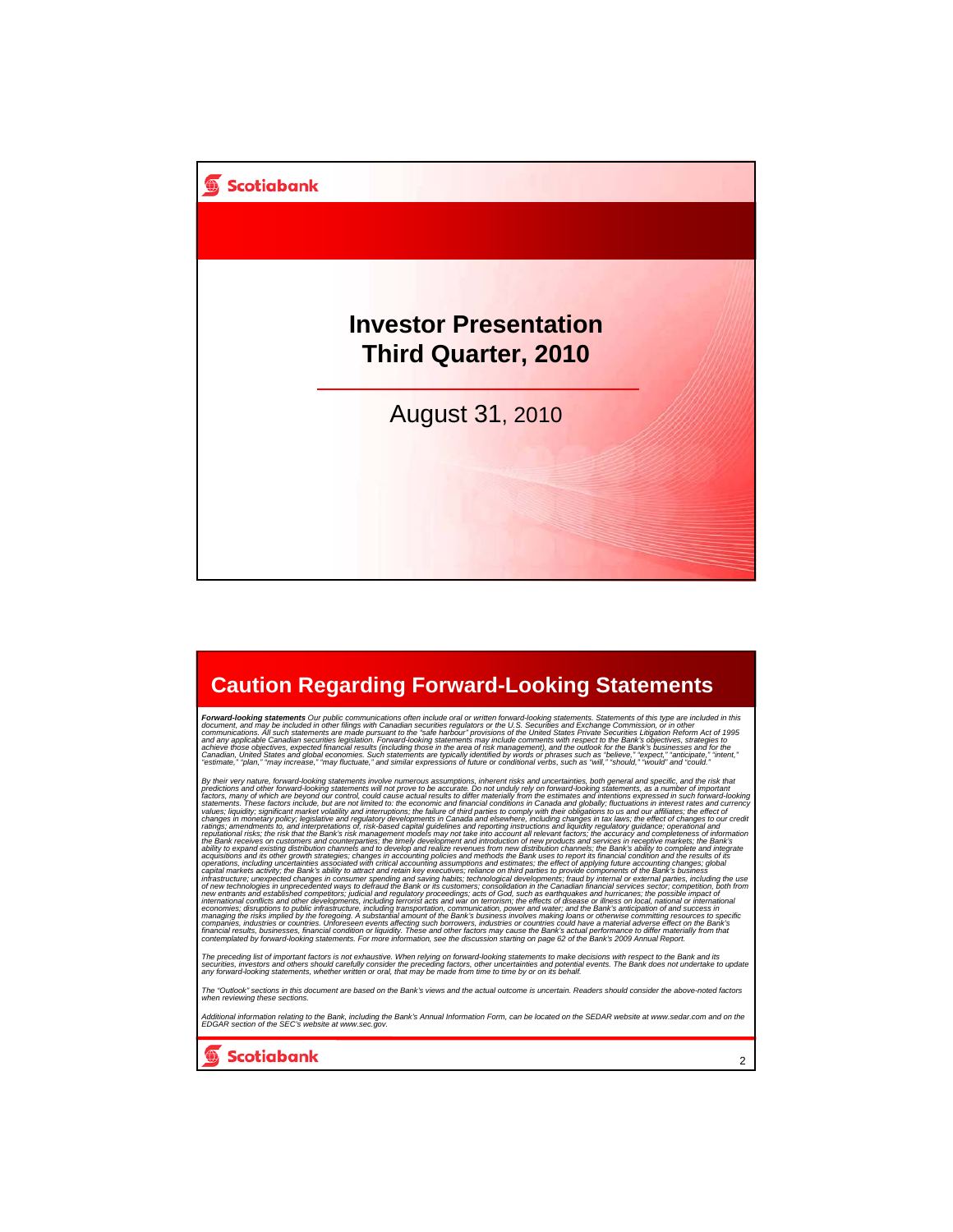

| Q3 2010 Overview                                                                                                                   |   |
|------------------------------------------------------------------------------------------------------------------------------------|---|
| <b>Strong quarter</b><br>- Net income: \$1,062 million<br>$-$ EPS up 13% vs. prior year, down 4% vs. Q2<br>$-$ Strong ROE at 18.2% |   |
| • Continued strong risk management performance                                                                                     |   |
| All three platforms contributing to success                                                                                        |   |
| Continued strengthening of capital ratios                                                                                          |   |
| Scotiabank                                                                                                                         | 4 |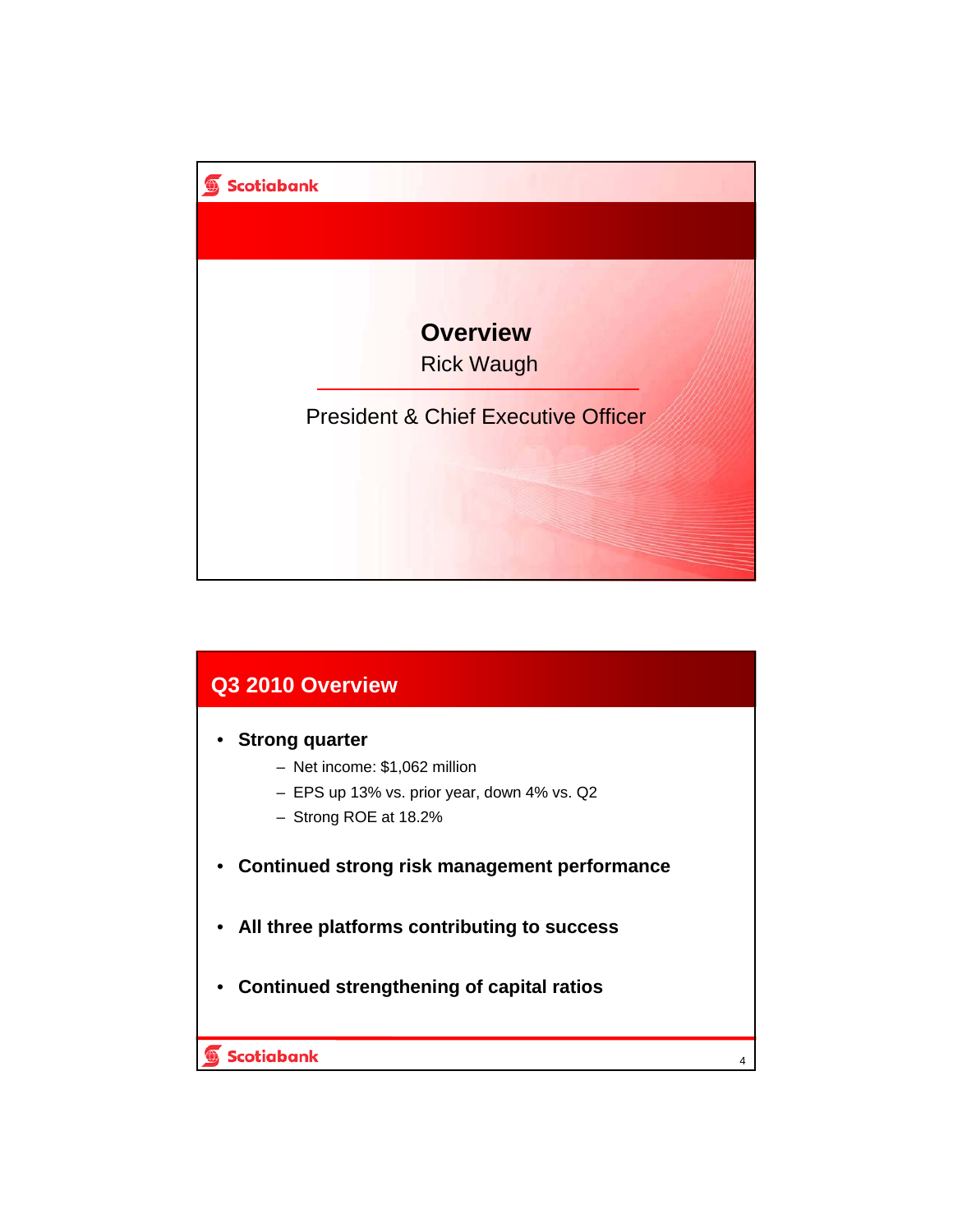| <b>Outlook for Balance of 2010</b>        |                           |                              |                                  |   |  |  |
|-------------------------------------------|---------------------------|------------------------------|----------------------------------|---|--|--|
|                                           |                           |                              |                                  |   |  |  |
|                                           | <b>Objective</b>          | <b>Target</b>                | <b>YTD Q3/10</b>                 |   |  |  |
|                                           | <b>ROE</b>                | 16% to 20%                   | 18.5%                            |   |  |  |
|                                           | <b>EPS Growth</b>         | 7% to 12%                    | 17.3%                            |   |  |  |
|                                           | <b>Productivity Ratio</b> | < 58%                        | 50.9%                            |   |  |  |
|                                           | <b>Capital ratios</b>     | <b>Strong Capital Ratios</b> | Tier $1 = 11.7%$<br>$TCE = 9.3%$ |   |  |  |
| Well positioned to meet full year targets |                           |                              |                                  |   |  |  |
|                                           | <b>Scotiabank</b>         |                              |                                  | 5 |  |  |

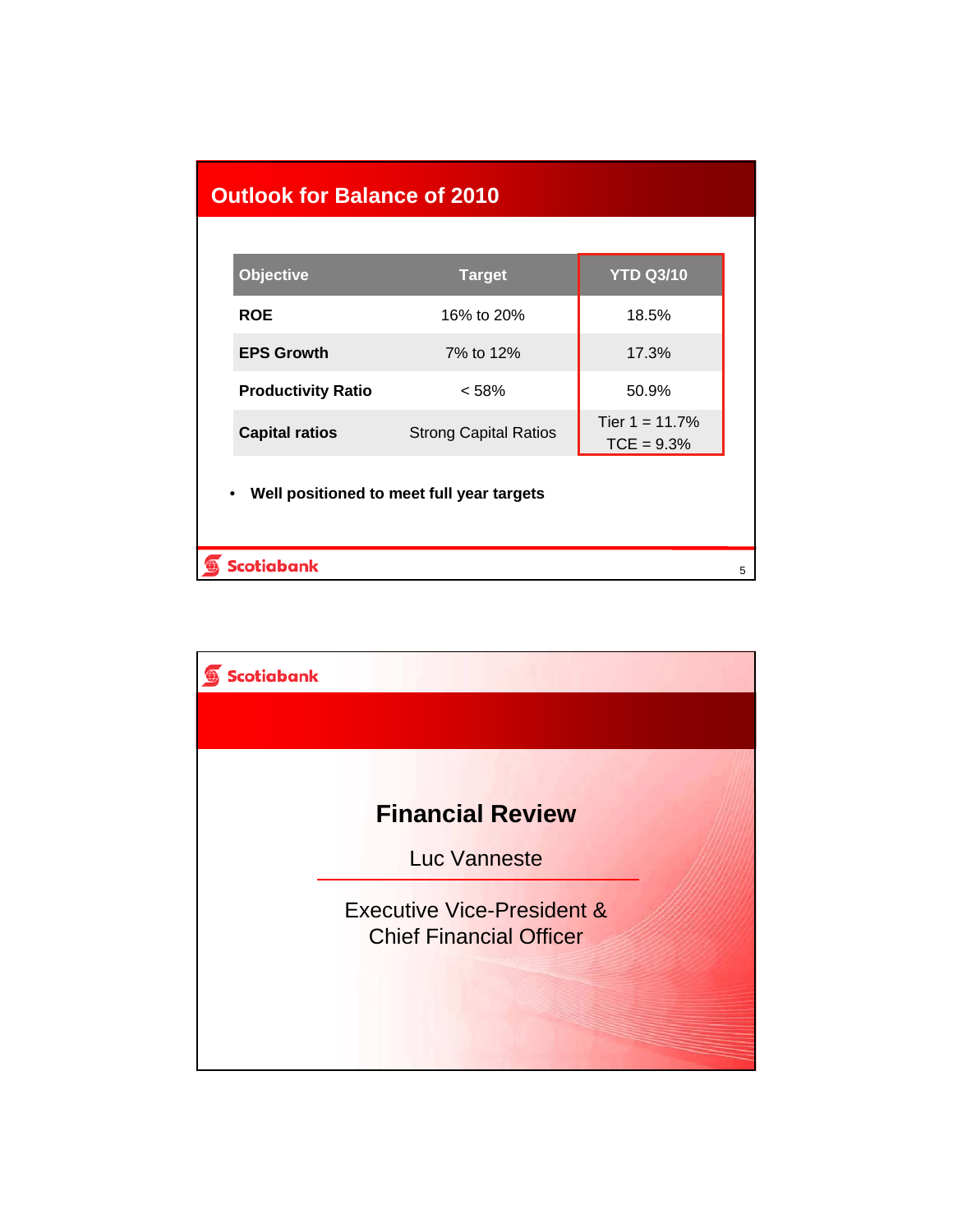| <b>Strong Quarter</b>              |                              |                                        |                                 |        |            |
|------------------------------------|------------------------------|----------------------------------------|---------------------------------|--------|------------|
| Q3/10                              | Q <sub>2/10</sub>            | Q/Q                                    |                                 | Q3/09  | <b>Y/Y</b> |
| 1,062                              | 1,097                        | (3)%                                   | Net Income (\$MM)               | 931    | 14%        |
| \$0.98                             | \$1.02                       | (4)%                                   | <b>EPS</b>                      | \$0.87 | 13%        |
| 18.2%                              | 19.9%                        | $(170)$ bps                            | <b>ROE</b>                      | 17.3%  | $+90$ bps  |
| 52.5%                              | 49.9%                        | $+260$ bps                             | <b>Productivity Ratio</b>       | 51.0%  | $+150$ bps |
| Year-over-year earnings comparison |                              |                                        |                                 |        |            |
|                                    |                              | Q3 earnings benefited from             | Partly offset by                |        |            |
|                                    | • Stable net interest income |                                        | • Lower trading revenues        |        |            |
|                                    |                              | • Growth in wealth management revenues | • Lower securitization revenues |        |            |
| • Lower PCLs                       |                              | • Higher non-interest expenses         |                                 |        |            |
|                                    | <b>Scotiabank</b>            |                                        |                                 |        |            |

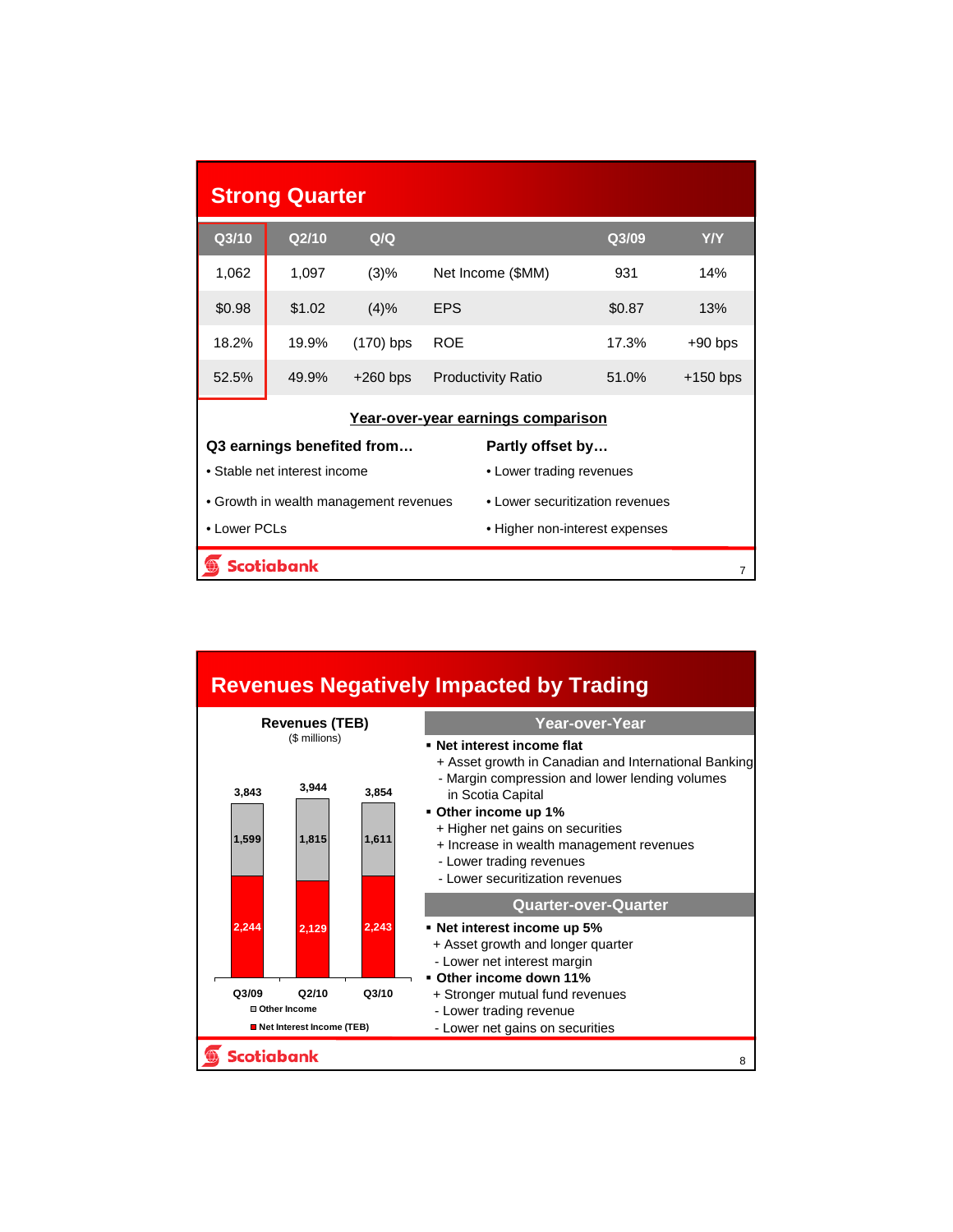

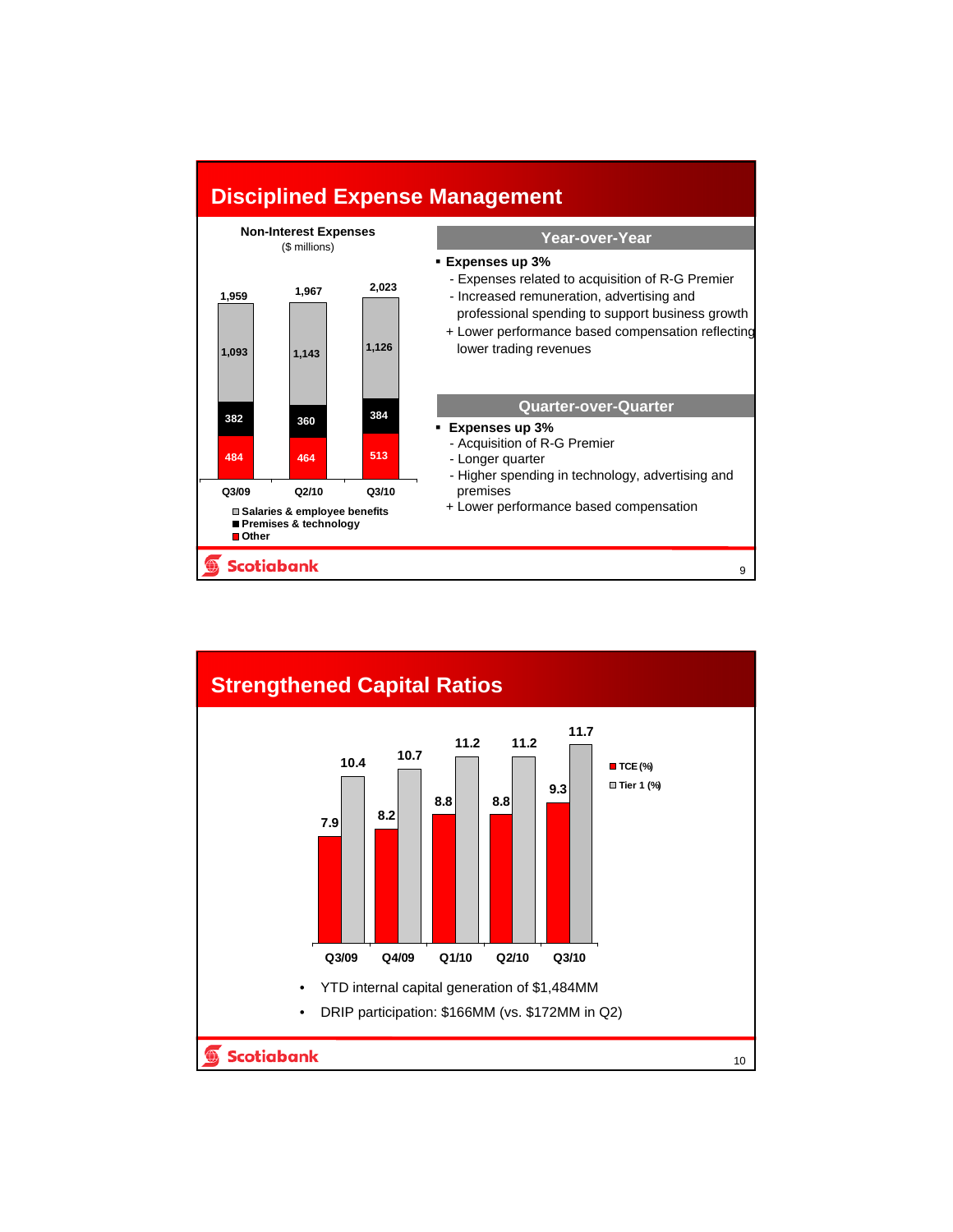## **Canadian Banking: Positive Momentum Continues**



![](_page_5_Figure_2.jpeg)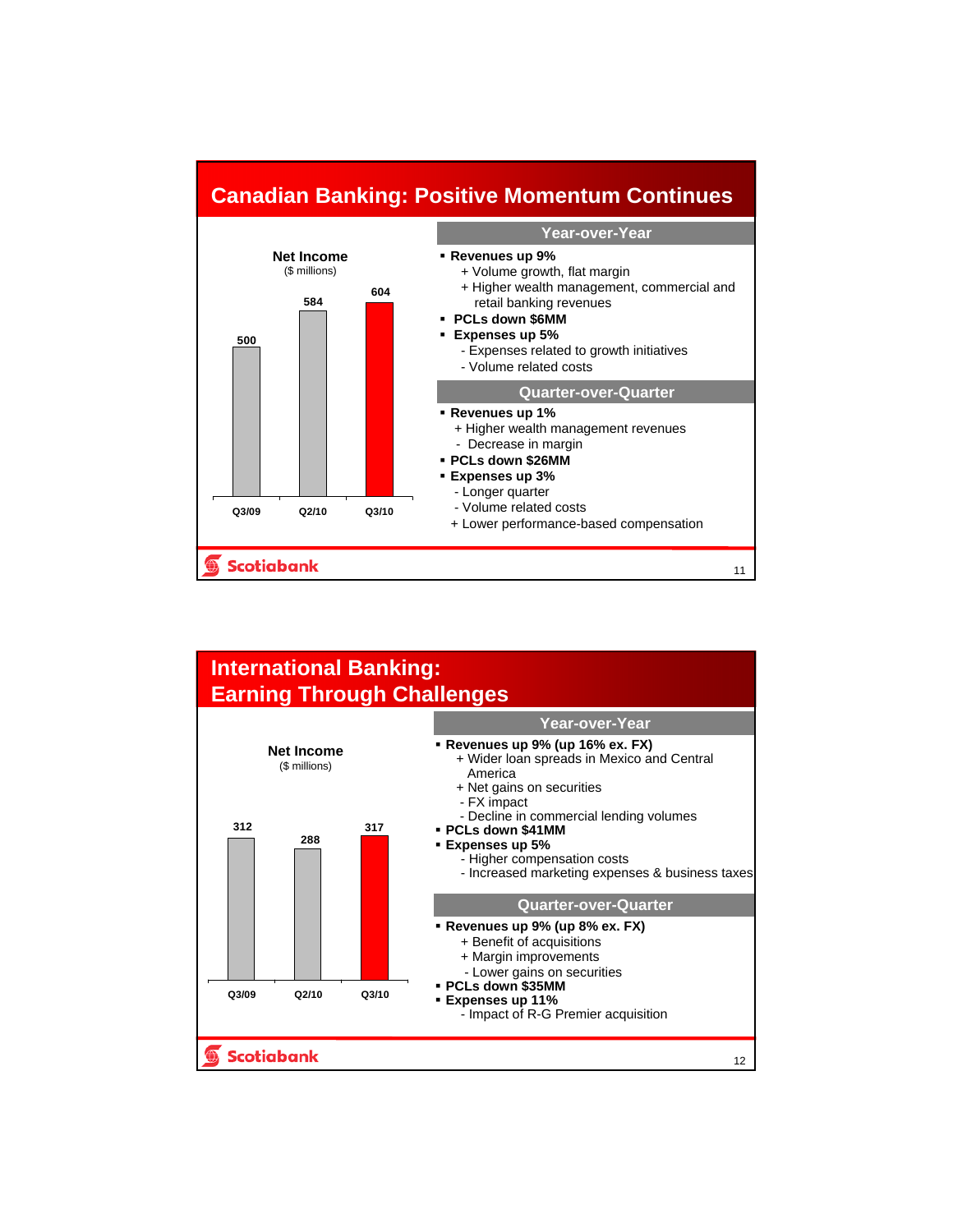![](_page_6_Figure_0.jpeg)

| Other Segment (1)                                                                                                                                                                                                                                                                                                                                                                                                                                                                                                                  |                   |       |       |  |
|------------------------------------------------------------------------------------------------------------------------------------------------------------------------------------------------------------------------------------------------------------------------------------------------------------------------------------------------------------------------------------------------------------------------------------------------------------------------------------------------------------------------------------|-------------------|-------|-------|--|
| (\$ millions)                                                                                                                                                                                                                                                                                                                                                                                                                                                                                                                      | Q <sub>3/10</sub> | Q2/10 | Q3/09 |  |
| <b>Funding Net Interest Income</b>                                                                                                                                                                                                                                                                                                                                                                                                                                                                                                 | (117)             | (105) | (94)  |  |
| Broker Deposits <sup>(2)</sup>                                                                                                                                                                                                                                                                                                                                                                                                                                                                                                     |                   |       | (57)  |  |
| Net Securitization Revenues <sup>(3)</sup>                                                                                                                                                                                                                                                                                                                                                                                                                                                                                         | (110)             | (112) | (96)  |  |
| <b>AFS Securities Writedowns</b>                                                                                                                                                                                                                                                                                                                                                                                                                                                                                                   | (5)               | (11)  | (95)  |  |
| Financial Instruments <sup>(4)</sup>                                                                                                                                                                                                                                                                                                                                                                                                                                                                                               | (6)               | 24    |       |  |
| <b>General Provision</b>                                                                                                                                                                                                                                                                                                                                                                                                                                                                                                           |                   |       | (100) |  |
| Expenses & Net Other Items                                                                                                                                                                                                                                                                                                                                                                                                                                                                                                         | 20                | 36    | (41)  |  |
| <b>TEB Offset</b>                                                                                                                                                                                                                                                                                                                                                                                                                                                                                                                  | (70)              | (71)  | (68)  |  |
| Taxes                                                                                                                                                                                                                                                                                                                                                                                                                                                                                                                              | 124               | 72    | 200   |  |
| <b>Total Other</b>                                                                                                                                                                                                                                                                                                                                                                                                                                                                                                                 | (164)             | (166) | (351) |  |
| (1) Includes Group Treasury and other corporate items, which are not allocated to a business line<br>(2) Effective Q1/10, Broker deposits were transferred to Canadian Banking<br>(3) Represents the impact to the Other segment of CMB securitization revenues recognized in other income, and the reduction in mortgage net interest income<br>earned as a result of removing the mortgages from the Balance Sheet<br>(4) In Q3/09 Financial Instruments was reported in Funding Net Interest Income, as well as Net Other Items |                   |       |       |  |
| <b>Scotiabank</b>                                                                                                                                                                                                                                                                                                                                                                                                                                                                                                                  |                   |       | 14    |  |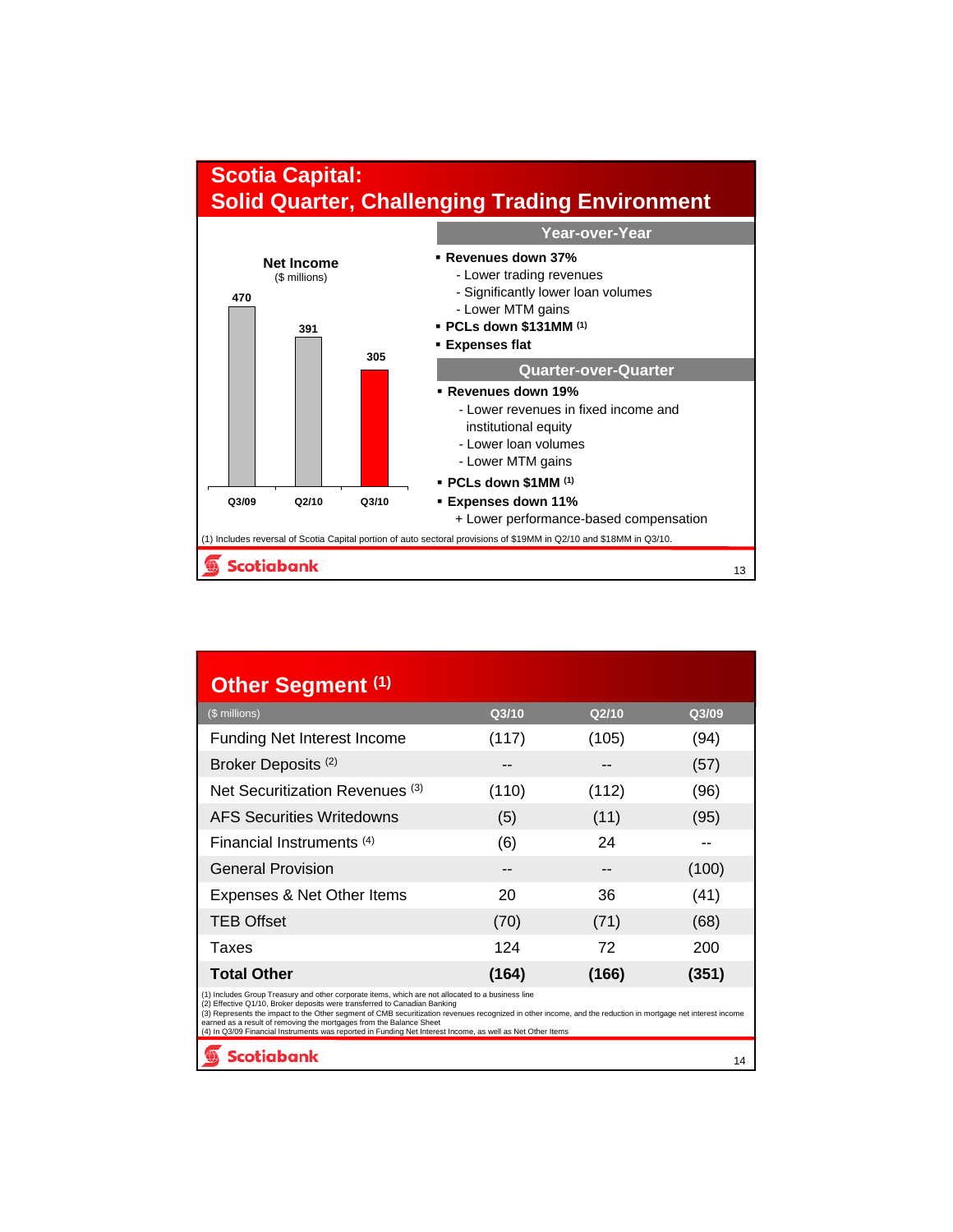![](_page_7_Figure_0.jpeg)

![](_page_7_Figure_1.jpeg)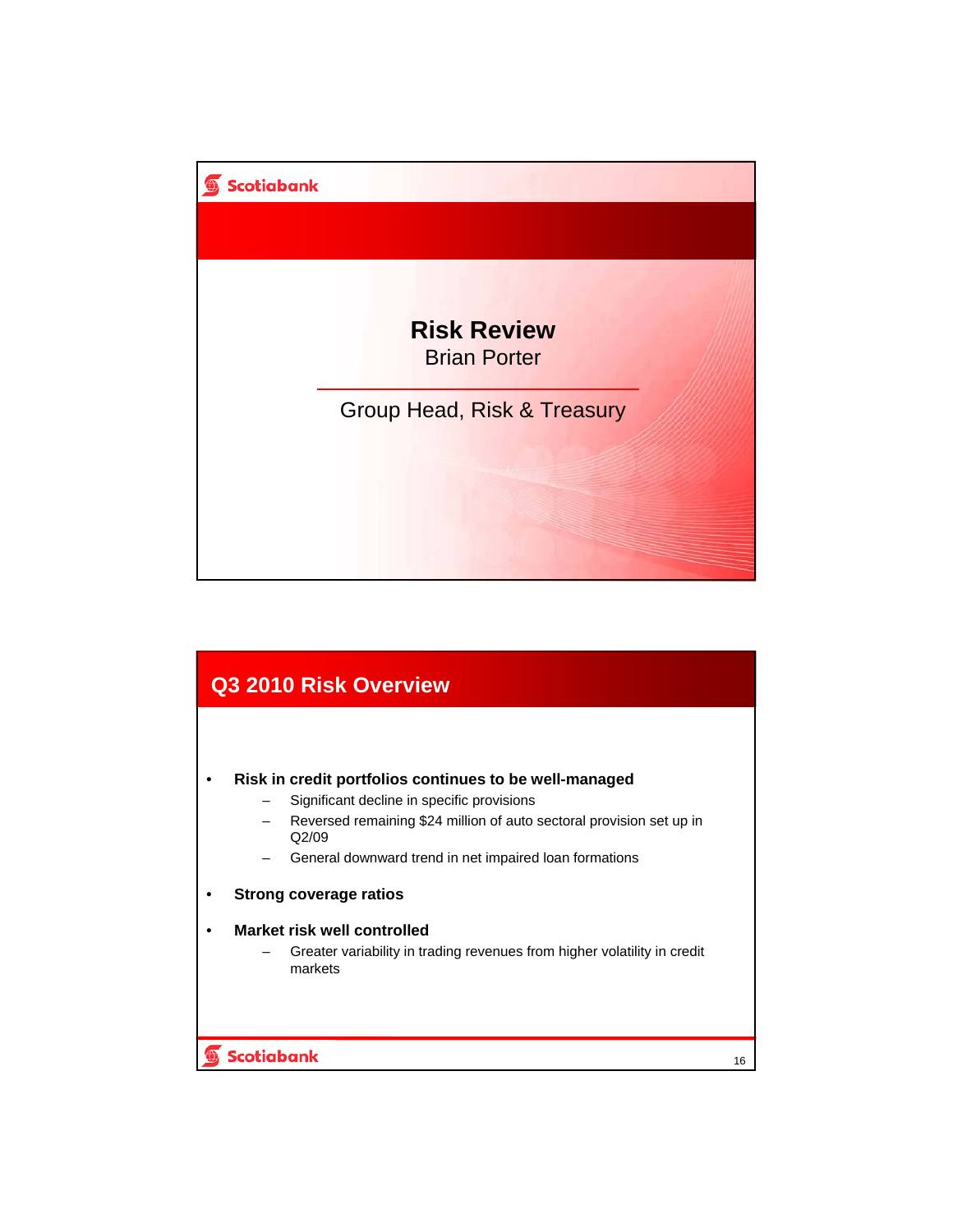## **Significant Decline in Specific Provisions**

| (\$ millions)               | Q3/09 | Q4/09 | Q1/10 | Q2/10 | Q3/10 |
|-----------------------------|-------|-------|-------|-------|-------|
| Canadian Retail             | 137   | 159   | 140   | 149   | 145   |
| Canadian Commercial         | 33    | 33    | 41    | 40    | 24    |
|                             | 170   | 192   | 181   | 189   | 169   |
| <b>International Retail</b> | 146   | 122   | 130   | 125   | 118   |
| International Commercial    | 33    | 45    | 47    | 48    | 20    |
|                             | 179   | 167   | 177   | 173   | 138   |
| Scotia Capital              | 117   | 65    | 14    | (5)   | (7)   |
| <b>Total</b>                | 466   | 424   | 372   | 357   | 300   |
| PCL ratio (bps)             | 64    | 63    | 55    | 55    | 43    |
|                             |       |       |       |       |       |
| <b>Scotiabank</b>           |       |       |       |       | 17    |

## **General Downward Trend in Net Impaired Loan Formations**

| (\$ millions)            | Q3/09 | Q4/09 | Q1/10 | Q2/10 | Q3/10 |
|--------------------------|-------|-------|-------|-------|-------|
| Canadian Retail          | 167   | 205   | 184   | 154   | 147   |
| Canadian Commercial      | 67    | 24    | 42    | 15    | 47    |
|                          | 234   | 229   | 226   | 169   | 194   |
| International Retail     | 276   | 254   | 259   | 184   | 211   |
| International Commercial | 232   | 5     | 135   | 15    | (12)  |
|                          | 508   | 259   | 394   | 199   | 199   |
| Scotia Capital           | 161   | 139   | (109) | (68)  | (10)  |
| <b>Total</b>             | 903   | 627   | 511   | 300   | 383   |
|                          |       |       |       |       |       |
| <b>Scotiabank</b>        |       |       |       |       | 18    |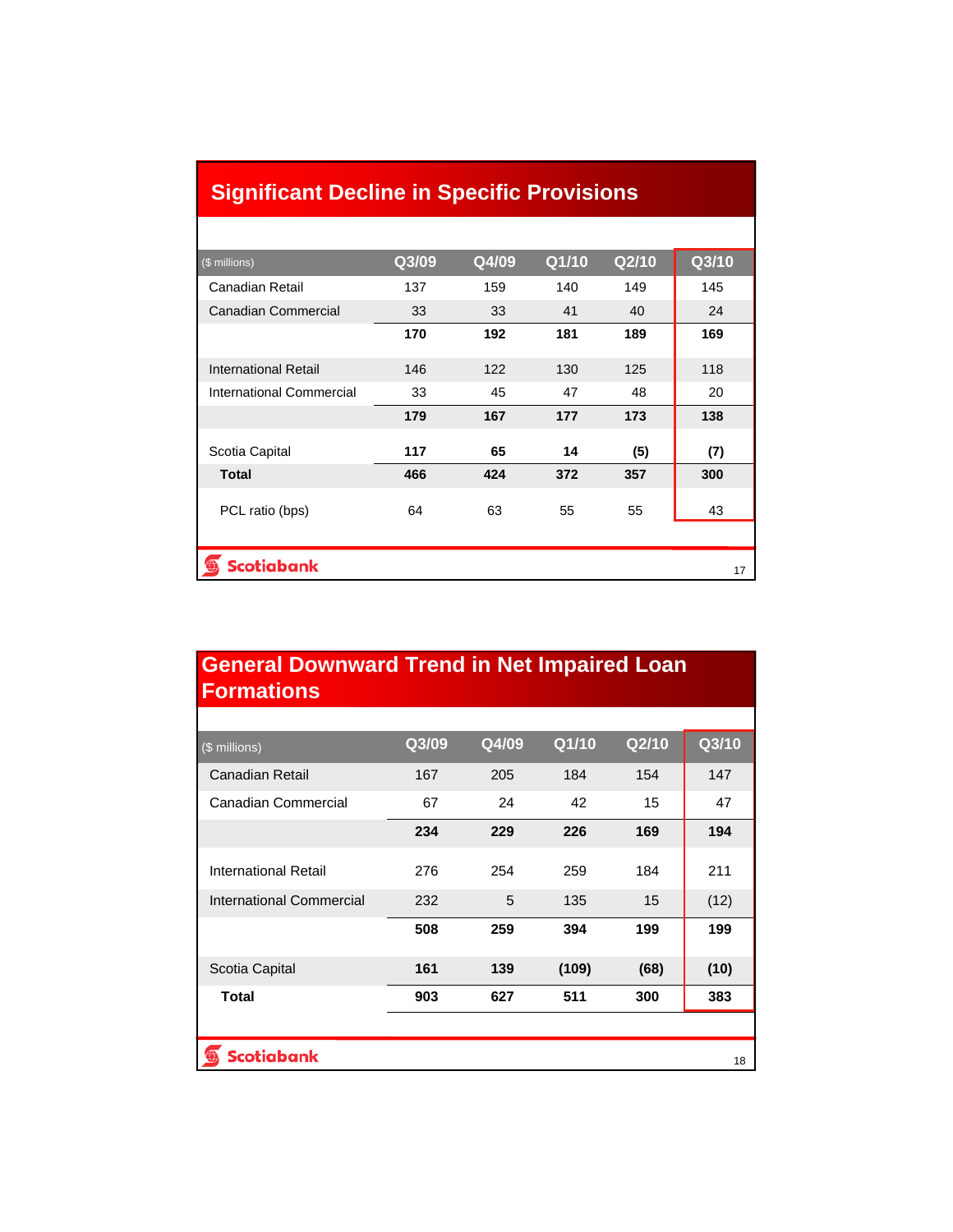| <b>Strong Coverage Ratios</b>                  |       |       |       |
|------------------------------------------------|-------|-------|-------|
|                                                |       |       |       |
|                                                | Q3/10 | Q2/10 | Q3/09 |
|                                                |       |       |       |
| Earnings coverage of PCL <sup>(1)</sup>        | 6.4x  | 5.6x  | 3.3x  |
|                                                |       |       |       |
| Total Allowance as a % of GIL                  | 79%   | 81%   | 75%   |
| - ex. R-G Premier Bank acquisition             | 73%   | 75%   |       |
|                                                |       |       |       |
| Total Allowance as a % of Loans & BAs          | 1.47% | 1.52% | 1.07% |
| - ex. R-G Premier Bank acquisition             | 1.02% | 1.04% |       |
|                                                |       |       |       |
|                                                |       |       |       |
| (1) Pre-tax, pre-provision income to total PCL |       |       |       |
| <b>Scotiabank</b>                              |       |       | 19    |

![](_page_9_Figure_1.jpeg)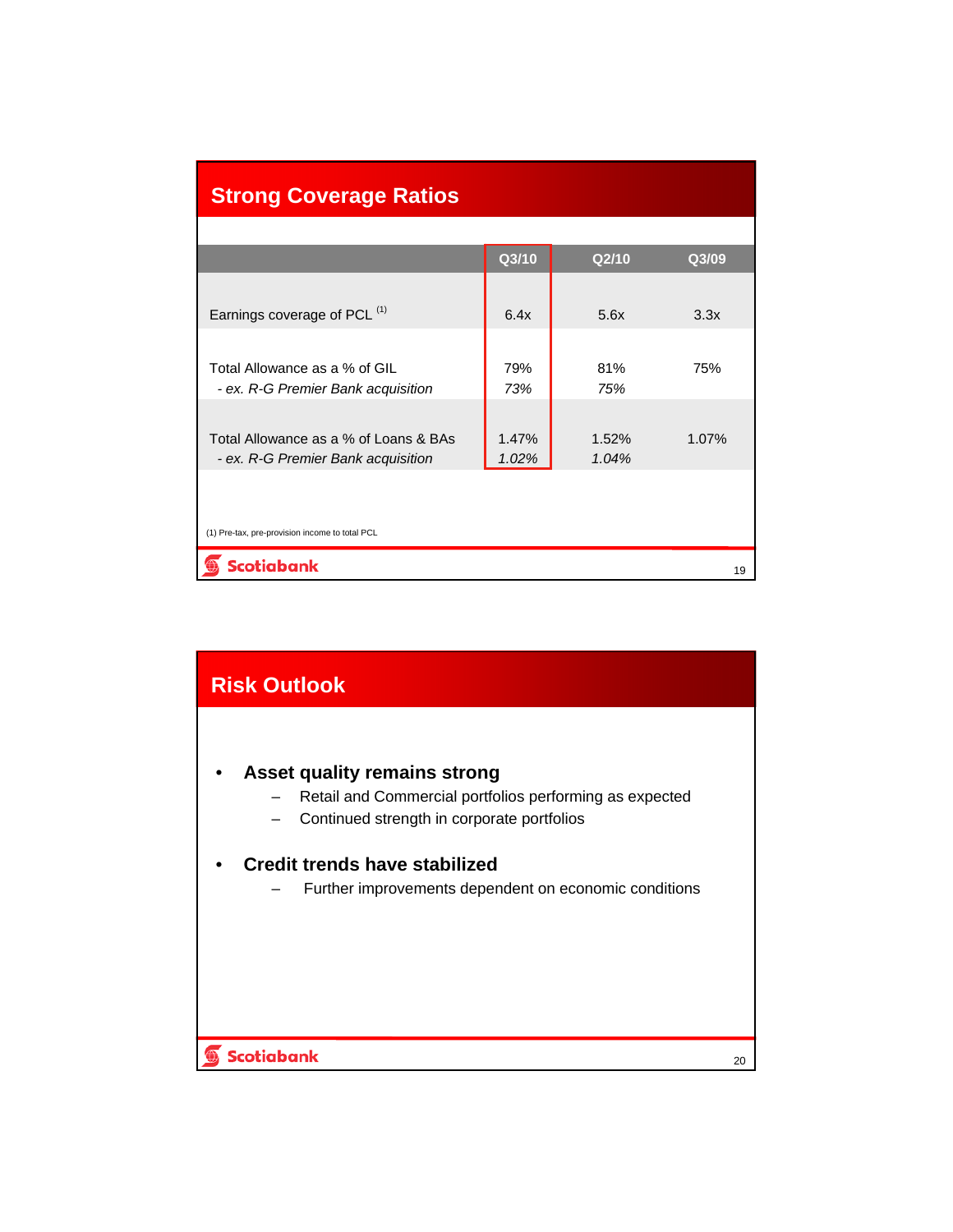![](_page_10_Figure_0.jpeg)

![](_page_10_Figure_1.jpeg)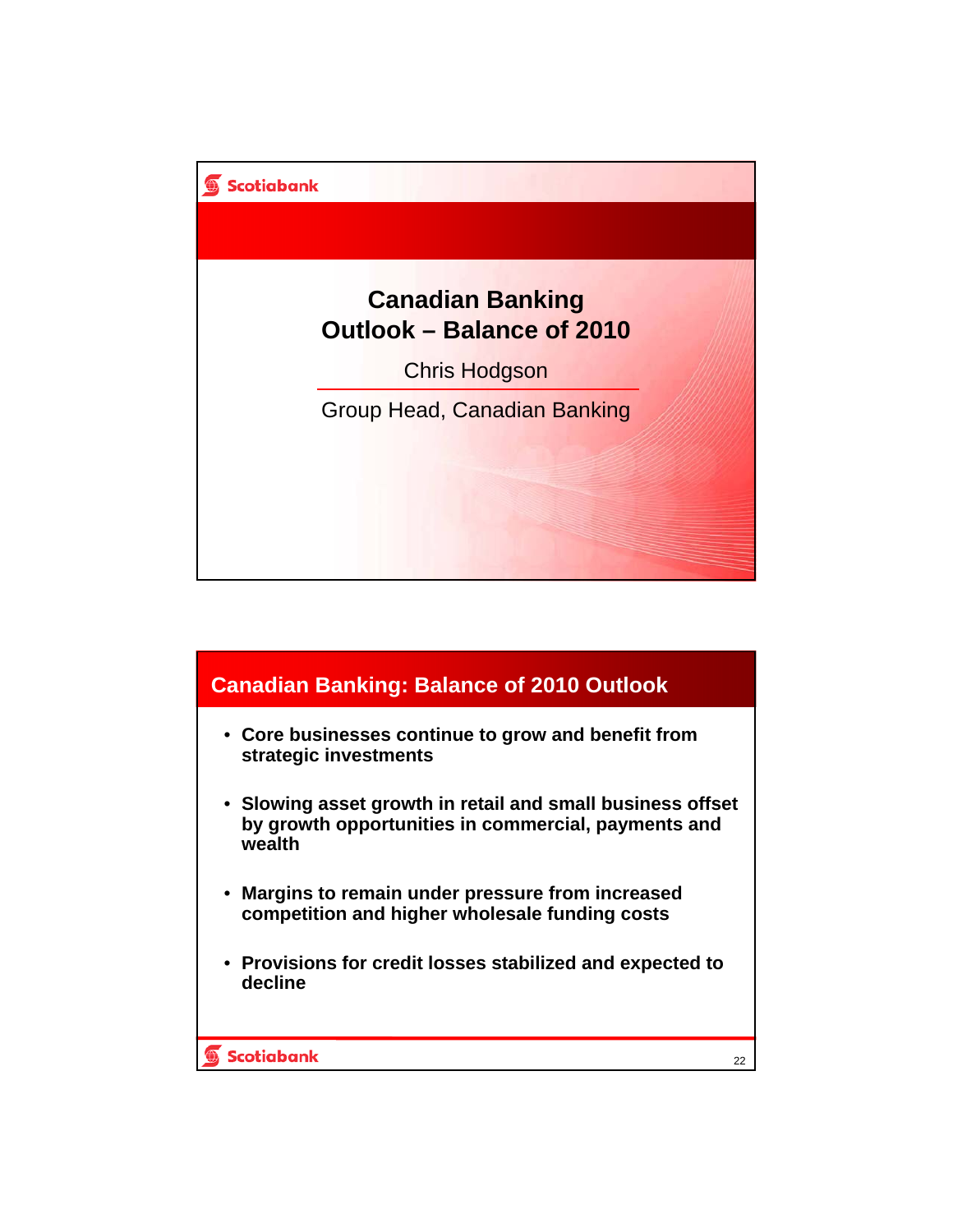![](_page_11_Figure_0.jpeg)

![](_page_11_Figure_1.jpeg)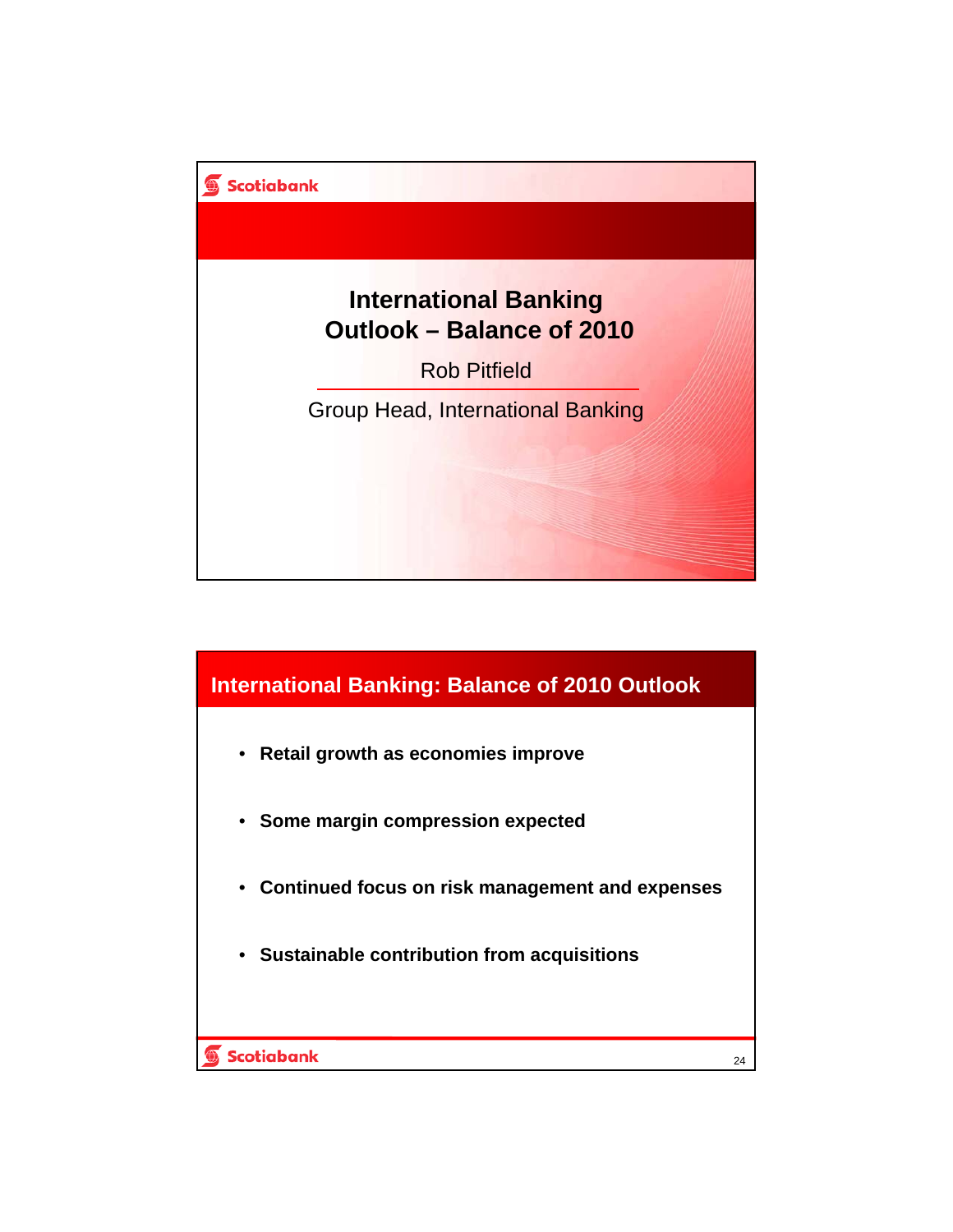![](_page_12_Figure_0.jpeg)

![](_page_12_Figure_1.jpeg)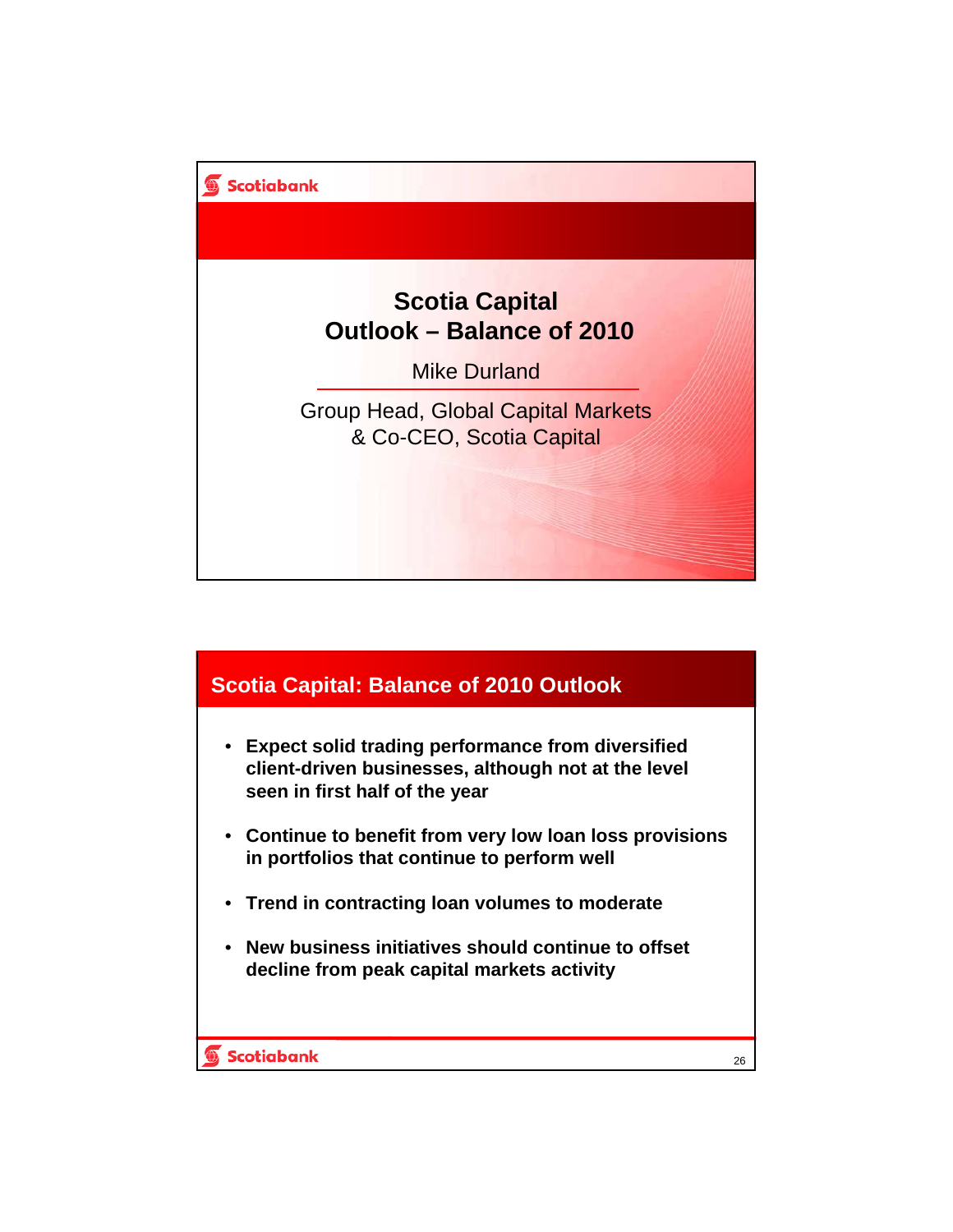![](_page_13_Figure_0.jpeg)

![](_page_13_Figure_1.jpeg)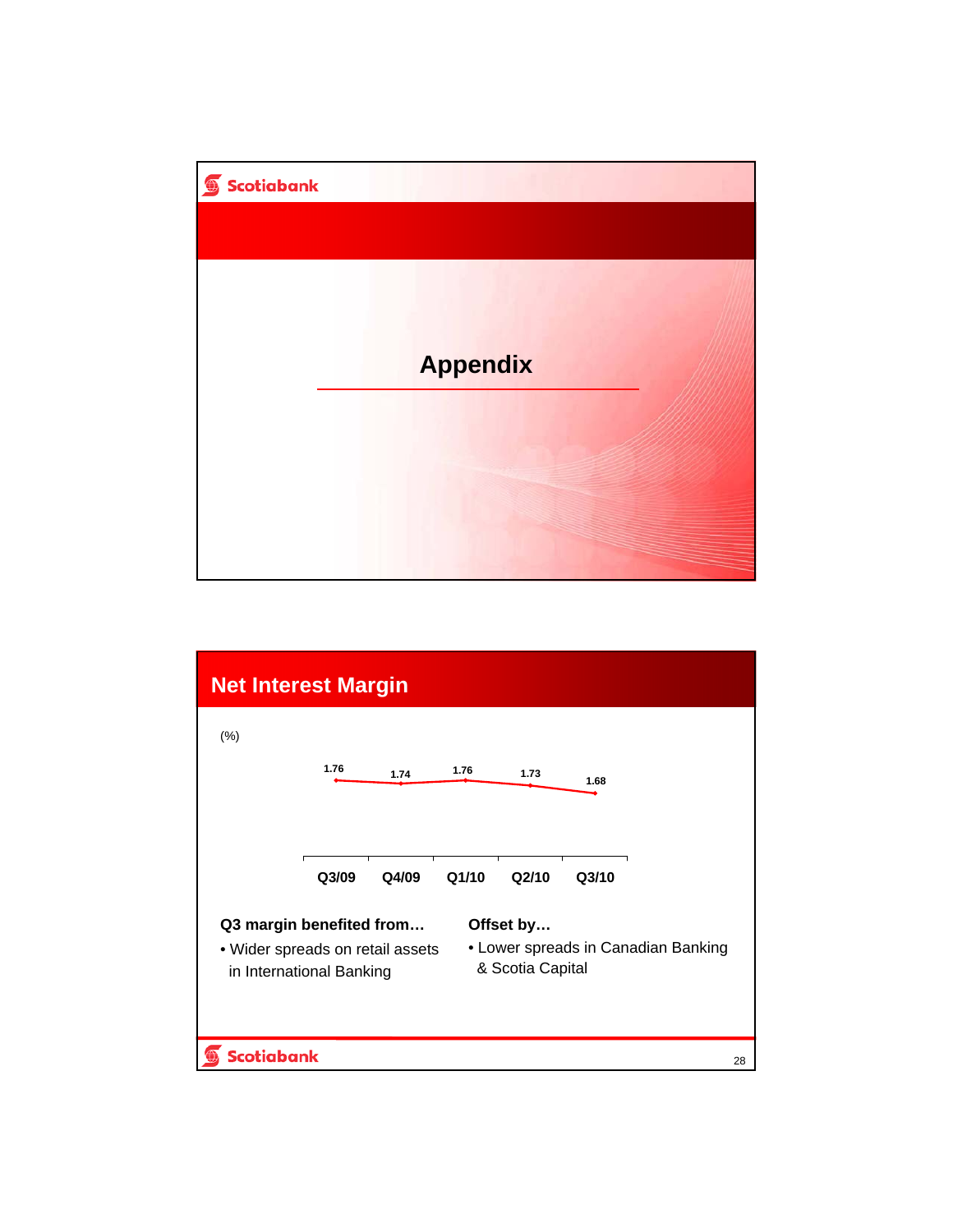![](_page_14_Figure_0.jpeg)

| <b>Canadian Banking: Volume Growth</b>                                                                                                                                                              |       |       |       |            |       |
|-----------------------------------------------------------------------------------------------------------------------------------------------------------------------------------------------------|-------|-------|-------|------------|-------|
| <b>Average Balances</b>                                                                                                                                                                             |       |       |       |            |       |
| (\$ billions)                                                                                                                                                                                       | Q3/10 | Q2/10 | Q3/09 | <b>Y/Y</b> | Q/Q   |
| Residential Mortgages (1)                                                                                                                                                                           | 130.9 | 126.8 | 119.9 | 11.0       | 41    |
| Personal Loans                                                                                                                                                                                      | 38.5  | 38.0  | 35.6  | 2.9        | 0.5   |
| Credit Cards <sup>(2)</sup>                                                                                                                                                                         | 9.1   | 9.2   | 9.2   | (0.1)      | (0.1) |
| Business Loans &<br>Acceptances                                                                                                                                                                     | 24.7  | 24.1  | 25.0  | (0.3)      | 0.6   |
| Personal Deposits (3)                                                                                                                                                                               | 105.6 | 104.6 | 93.8  | 11.8       | 1.0   |
| Non-Personal Deposits                                                                                                                                                                               | 58.5  | 57.7  | 52.5  | 6.0        | 0.8   |
| Wealth Mgmt. AUA (Spot)                                                                                                                                                                             | 147.6 | 148.9 | 126.8 | 20.8       | (1.3) |
| (1) Before securitization<br>(2) Includes ScotiaLine VISA<br>(3) Effective November 1, 2009, \$10 billion of broker sourced deposits were transferred from the Other segment into Canadian Banking. |       |       |       |            |       |
| <b>Scotiabank</b>                                                                                                                                                                                   |       |       |       |            | 30    |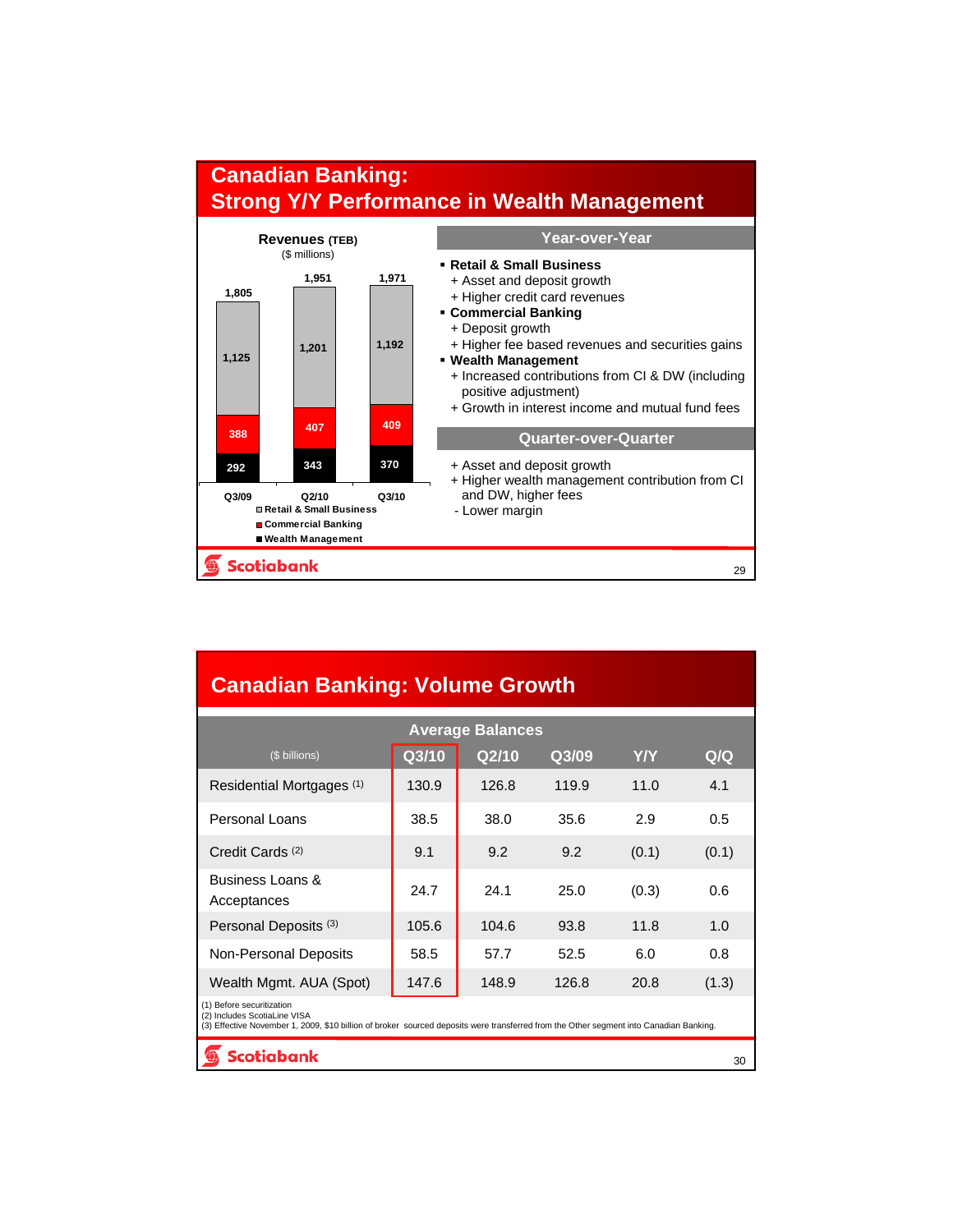| <b>Canadian Banking: Market Share</b>                                                                                                                                                                                                                                                                                                                                                                                              |       |       |       |                   |       |
|------------------------------------------------------------------------------------------------------------------------------------------------------------------------------------------------------------------------------------------------------------------------------------------------------------------------------------------------------------------------------------------------------------------------------------|-------|-------|-------|-------------------|-------|
| Market Share (%) <sup>1</sup>                                                                                                                                                                                                                                                                                                                                                                                                      | Q3/09 | Q4/09 | Q1/10 | Q <sub>2/10</sub> | Q3/10 |
| Residential Mortgages                                                                                                                                                                                                                                                                                                                                                                                                              | 20.06 | 20.14 | 20.23 | 20.28             | 20.40 |
| Total Personal Lending                                                                                                                                                                                                                                                                                                                                                                                                             | 18.29 | 18.30 | 18.29 | 18.26             | 18.27 |
| <b>Total Personal Deposits</b>                                                                                                                                                                                                                                                                                                                                                                                                     | 11.13 | 10.89 | 10.84 | 10.89             | 10.83 |
| <b>Mutual Funds</b>                                                                                                                                                                                                                                                                                                                                                                                                                | 7.93  | 8.35  | 8.84  | 9.10              | 9.18  |
| (1) Market share statistics are issued on a one-month lag basis. (Q3 10: June 2010)<br>Total Personal Lending market share is based on a comparison of the big six banks.<br>Total Personal Deposits market share is based on a comparison of the total industry.<br>Mutual Funds market share is based on a comparison with total banks.<br>Sources: Mutual Funds - IFIC; Personal Lending and Personal Deposits - Bank of Canada |       |       |       |                   |       |
| Scotiabank                                                                                                                                                                                                                                                                                                                                                                                                                         |       |       |       |                   | 31    |

![](_page_15_Figure_1.jpeg)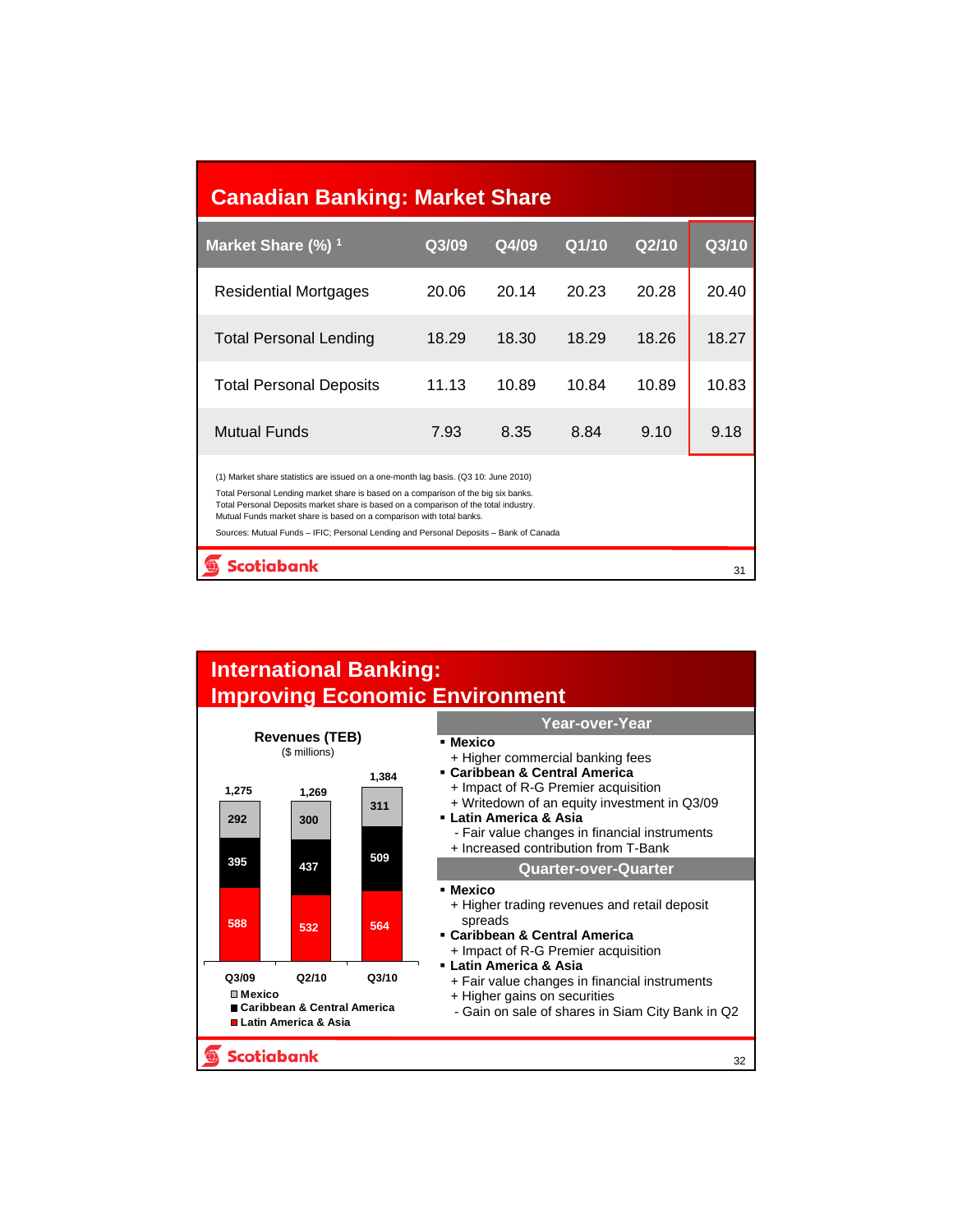![](_page_16_Figure_0.jpeg)

| <b>Economic Outlook in Key Markets</b>                  |              |       |                  |       |    |
|---------------------------------------------------------|--------------|-------|------------------|-------|----|
| <b>Real GDP (Annual % Change)</b>                       |              |       |                  |       |    |
|                                                         | 2000-08 Avg. | 2009  | 2010F            | 2011F |    |
| Mexico                                                  | 2.8          | (6.5) | 4.8              | 3.5   |    |
| Peru                                                    | 5.6          | 0.9   | 7.0              | 5.4   |    |
| Chile                                                   | 4.3          | (1.5) | 4.2              | 5.8   |    |
| Jamaica                                                 | 1.4          | (3.0) | (0.5)            | 1.5   |    |
| Trinidad & Tobago                                       | 7.5          | (3.2) | 2.0              | 2.5   |    |
| Costa Rica                                              | 4.5          | (1.3) | 3.5              | 3.0   |    |
| Dominican Republic                                      | 5.4          | 3.0   | 4.5              | 4.0   |    |
| Thailand                                                | 4.6          | (2.3) | 5.5              | 4.0   |    |
|                                                         | 2000-08 Avg. | 2009  | <b>2010F</b>     | 2011F |    |
| Canada                                                  | 2.6          | (2.5) | 3.3 <sub>2</sub> | 2.6   |    |
| U.S.<br>Source: Scotia Economics, as of August 30, 2010 | 2.3          | (2.6) | 3.0              | 2.5   |    |
| <b>Scotiabank</b>                                       |              |       |                  |       | 34 |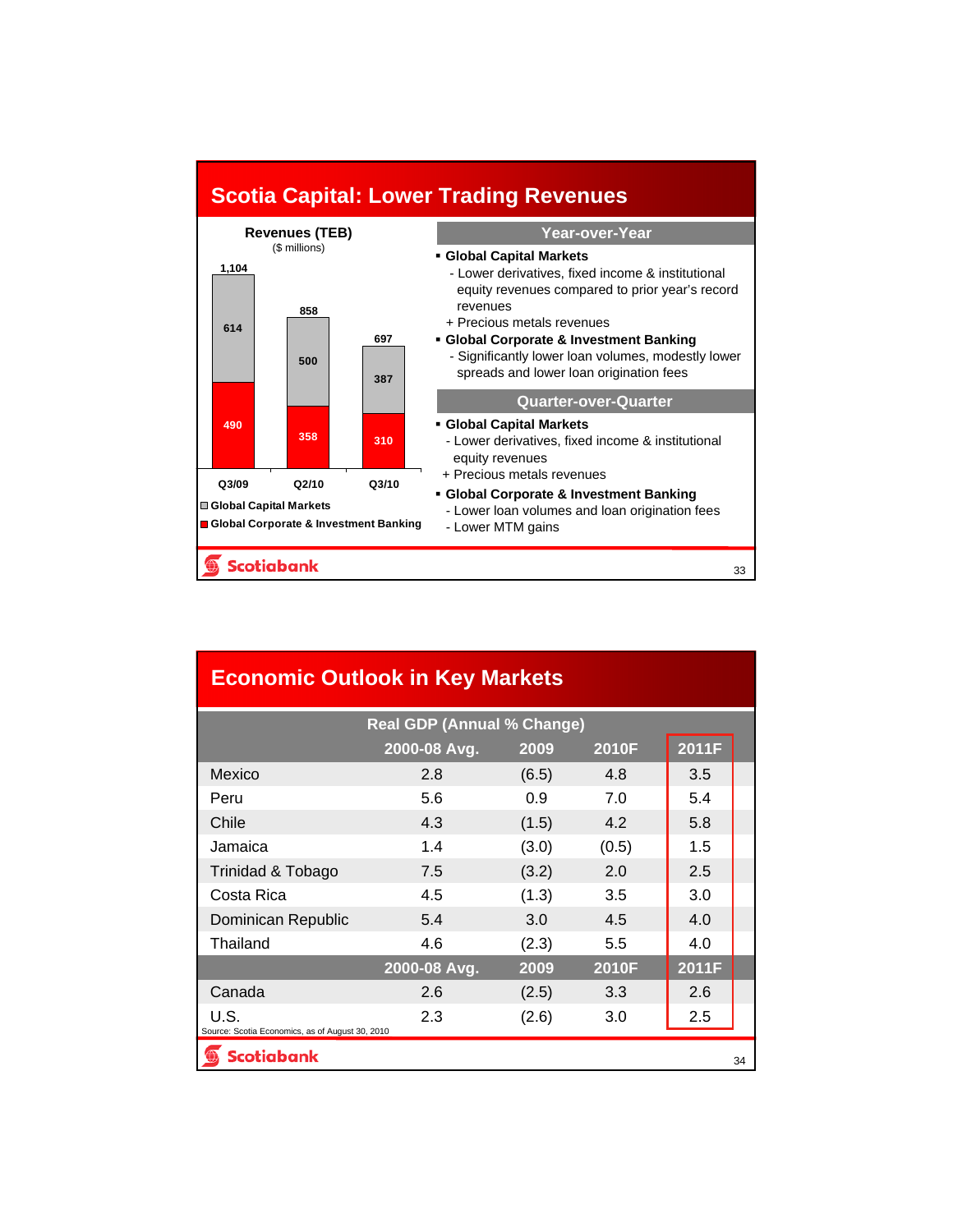| <b>Unrealized Securities Gains</b>                                  |       |       |       |  |
|---------------------------------------------------------------------|-------|-------|-------|--|
| (\$ millions)                                                       | Q3/10 | Q2/10 | Q3/09 |  |
| <b>Emerging Market Debt</b>                                         | 330   | 375   | 470   |  |
| <b>Other Debt</b>                                                   | 602   | 255   | 450   |  |
| Equities                                                            | 176   | 233   | (25)  |  |
|                                                                     | 1,108 | 863   | 895   |  |
| Net Fair Value of Derivative Instruments<br>and Other Hedge Amounts | (193) | (67)  | (162) |  |
| <b>Total</b>                                                        | 915   | 796   | 733   |  |
|                                                                     |       |       |       |  |
| Scotiabank                                                          |       |       | 35    |  |

| <b>Trend in PCL Ratios</b>                 |       |       |       |        |        |    |
|--------------------------------------------|-------|-------|-------|--------|--------|----|
| (Specific PCL as % average of loans & BAs) | Q3/09 | Q4/09 | Q1/10 | Q2/10  | Q3/10  |    |
| <b>Canadian Banking</b>                    |       |       |       |        |        |    |
| Retail                                     | 0.33  | 0.37  | 0.32  | 0.35   | 0.32   |    |
| Commercial                                 | 0.52  | 0.55  | 0.68  | 0.68   | 0.38   |    |
| Total                                      | 0.36  | 0.40  | 0.37  | 0.39   | 0.33   |    |
| <b>International Banking</b>               |       |       |       |        |        |    |
| Retail                                     | 2.59  | 2.30  | 2.41  | 2.42   | 1.88   |    |
| Commercial                                 | 0.32  | 0.48  | 0.50  | 0.53   | 0.20   |    |
| Total                                      | 1.13  | 1.13  | 1.19  | 1.22   | 0.85   |    |
| <b>Scotia Capital</b>                      |       |       |       |        |        |    |
| Corporate Banking                          | 1.01  | 0.65  | 0.15  | (0.07) | (0.09) |    |
| <b>All Bank</b>                            | 0.64  | 0.63  | 0.55  | 0.55   | 0.43   |    |
|                                            |       |       |       |        |        |    |
| <b>Scotiabank</b>                          |       |       |       |        |        | 36 |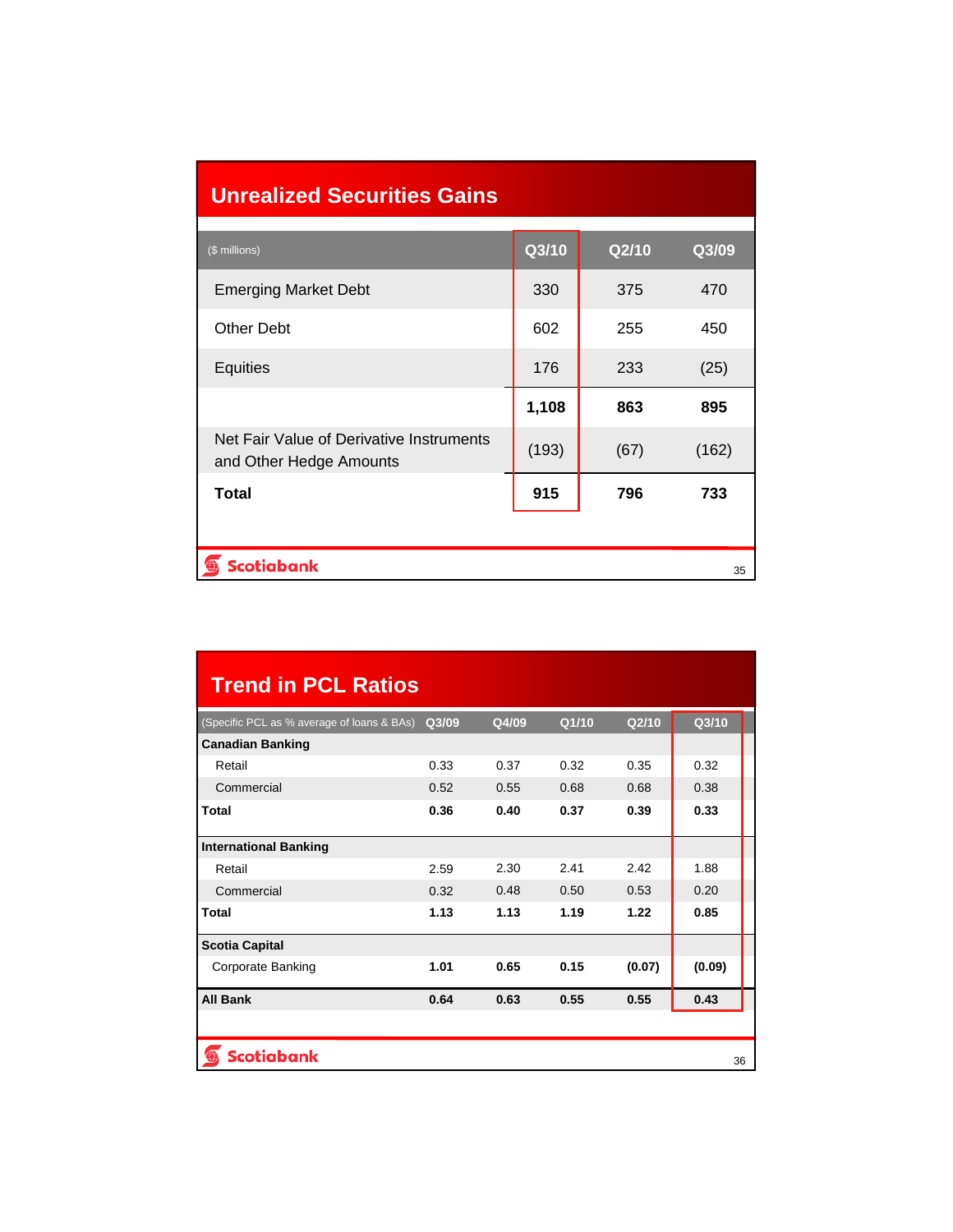![](_page_18_Figure_0.jpeg)

![](_page_18_Figure_1.jpeg)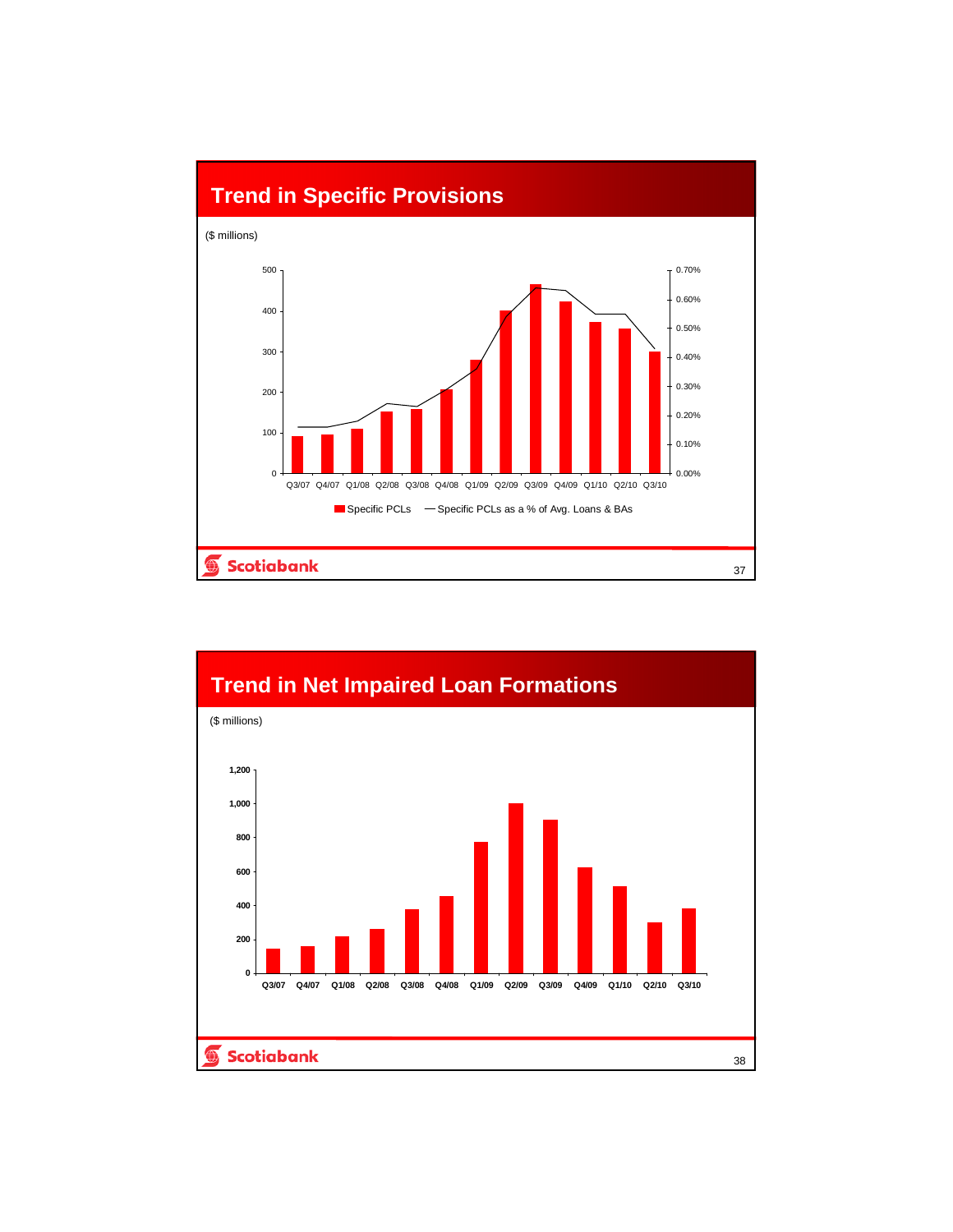![](_page_19_Figure_0.jpeg)

![](_page_19_Figure_1.jpeg)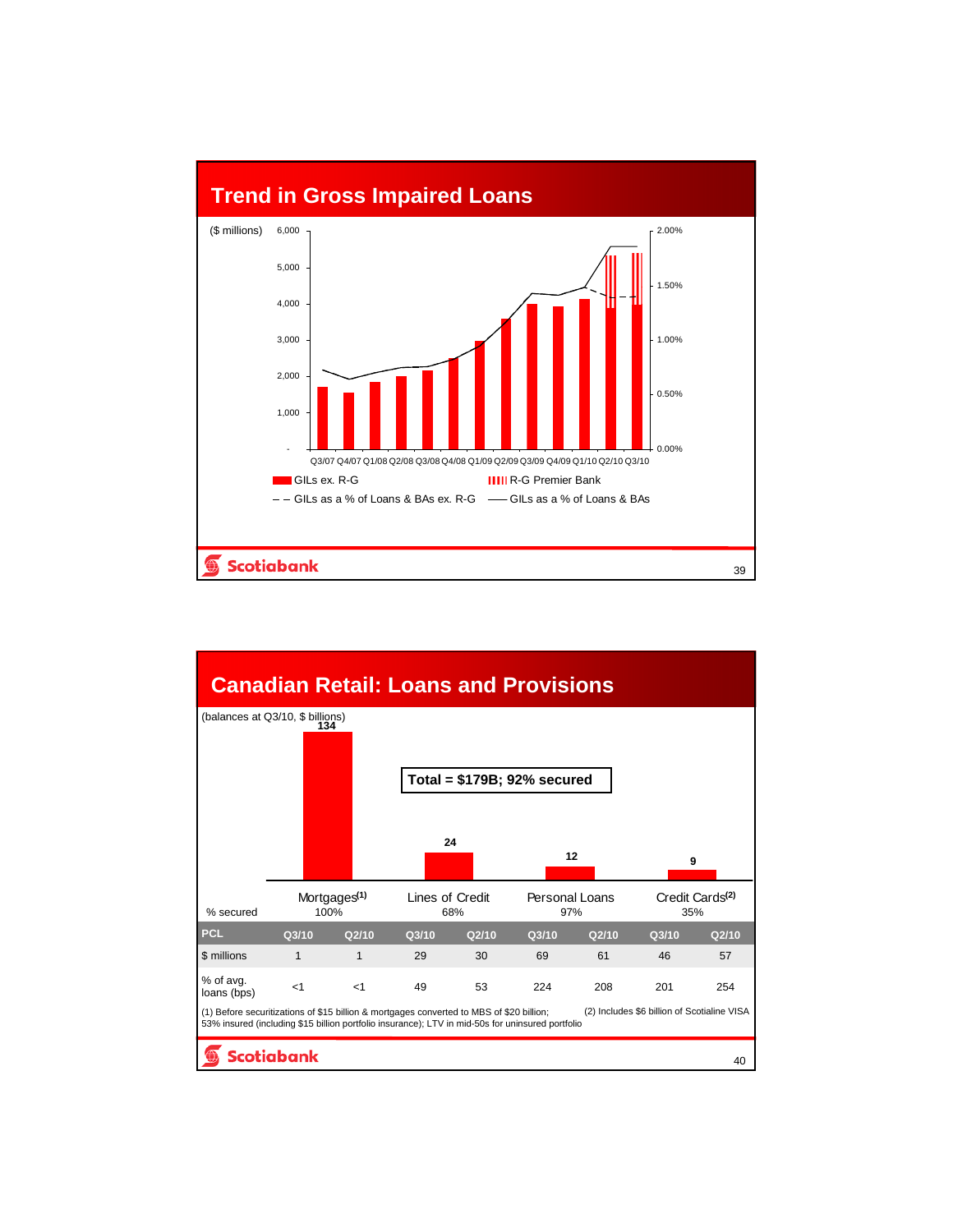![](_page_20_Figure_0.jpeg)

![](_page_20_Figure_1.jpeg)